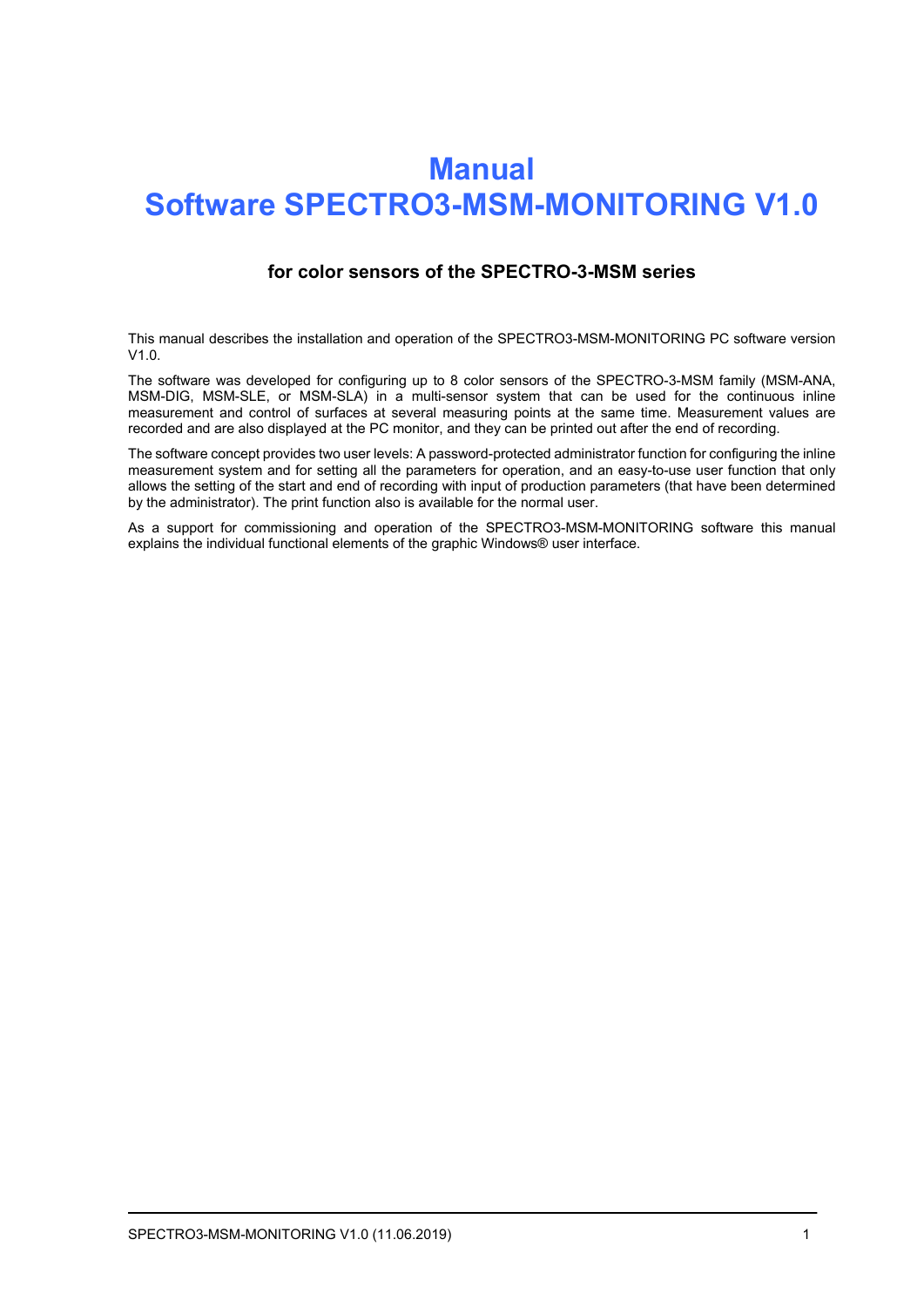#### $\mathbf 0$ **Contents**

|                |                     | Page |
|----------------|---------------------|------|
| $\overline{1}$ |                     |      |
| 2              |                     |      |
|                | 2.1                 |      |
|                | 211<br>2.1.2<br>213 |      |
|                | 214<br>215<br>216   |      |

| Shortcuts:  |                 |
|-------------|-----------------|
| <b>SFND</b> | F9              |
| <b>GFT</b>  | F10             |
| GO          | F11             |
| <b>STOP</b> | F <sub>12</sub> |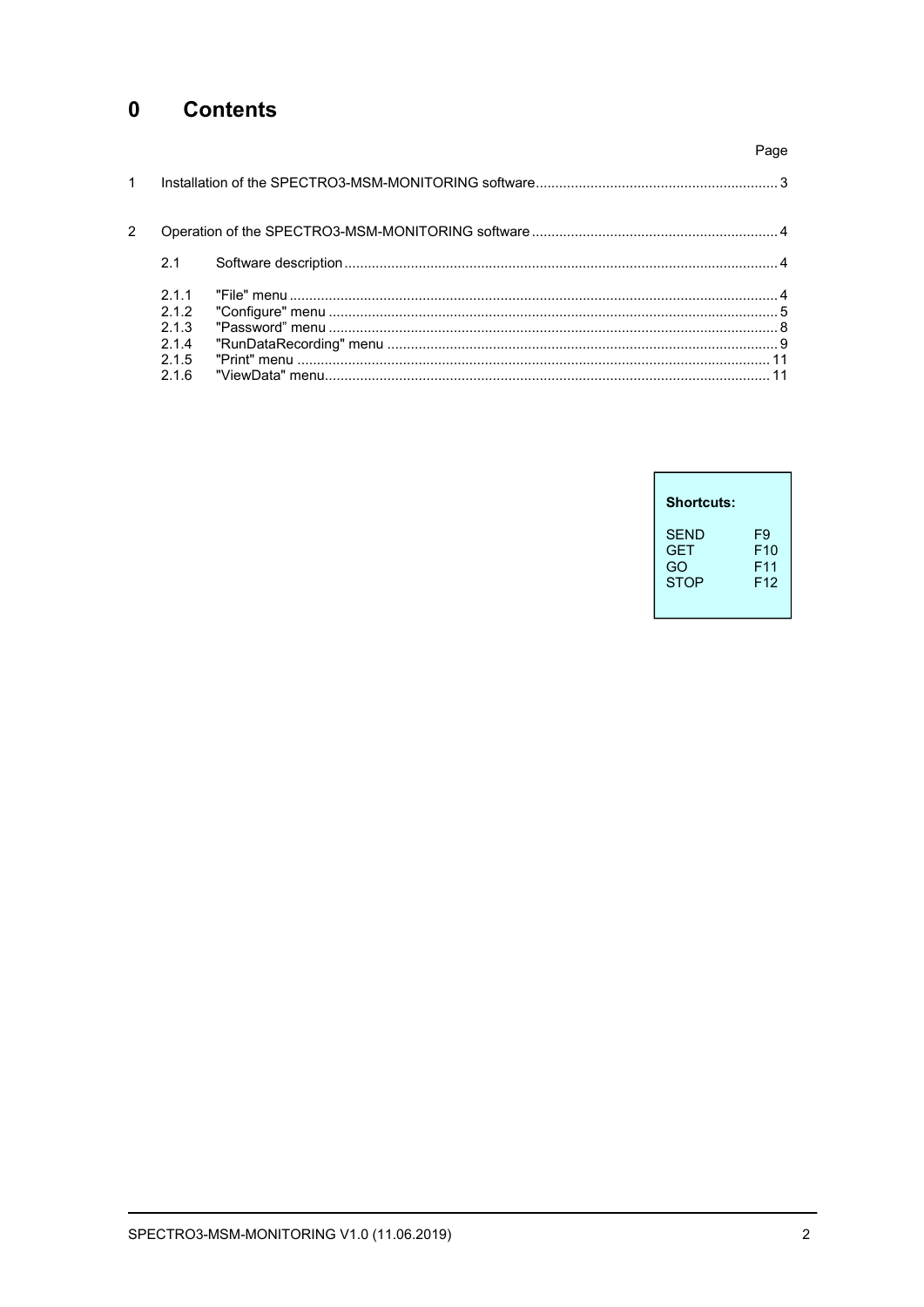# **1 Installation of the SPECTRO3-MSM-MONITORING software**

The following requirements must be fulfilled for successful installation of the software:

- Microsoft® Windows® 7, 8, 10
- IBM PC AT or compatible
- VGA graphics
- Microsoft-compatible mouse
- Serial RS232 interface at the PC or USB slot or RJ45 connector
- Cable *cab-las4/PC* for the RS232 interface or *cab-4/USB* USB converter or *cab-4/ETH* Ethernet converter

Please install the software as described below:

1. The software can be installed directly from the installation DVD. To install the software, start the SETUP program in the SOFTWARE folder of the DVD. 2. The installation program displays a dialog and suggests to install the software in the C:\"FILENAME" directory on the hard disk. You may accept this suggestion with OK or [ENTER], or you may change the path as desired. Installation is then performed automatically. 3. During the installation process a new program group for the software is created in the Windows Program Manager. In the program group an icon for starting the software is created automatically. When installation is successfully completed the installation program displays "Setup OK". 4. After successful installation the software can be started with a left mouse button double-click on the icon.

WindowsTM is a registered trademark of Microsoft Corp. VGATM is a trademark of International Business Machines Corp.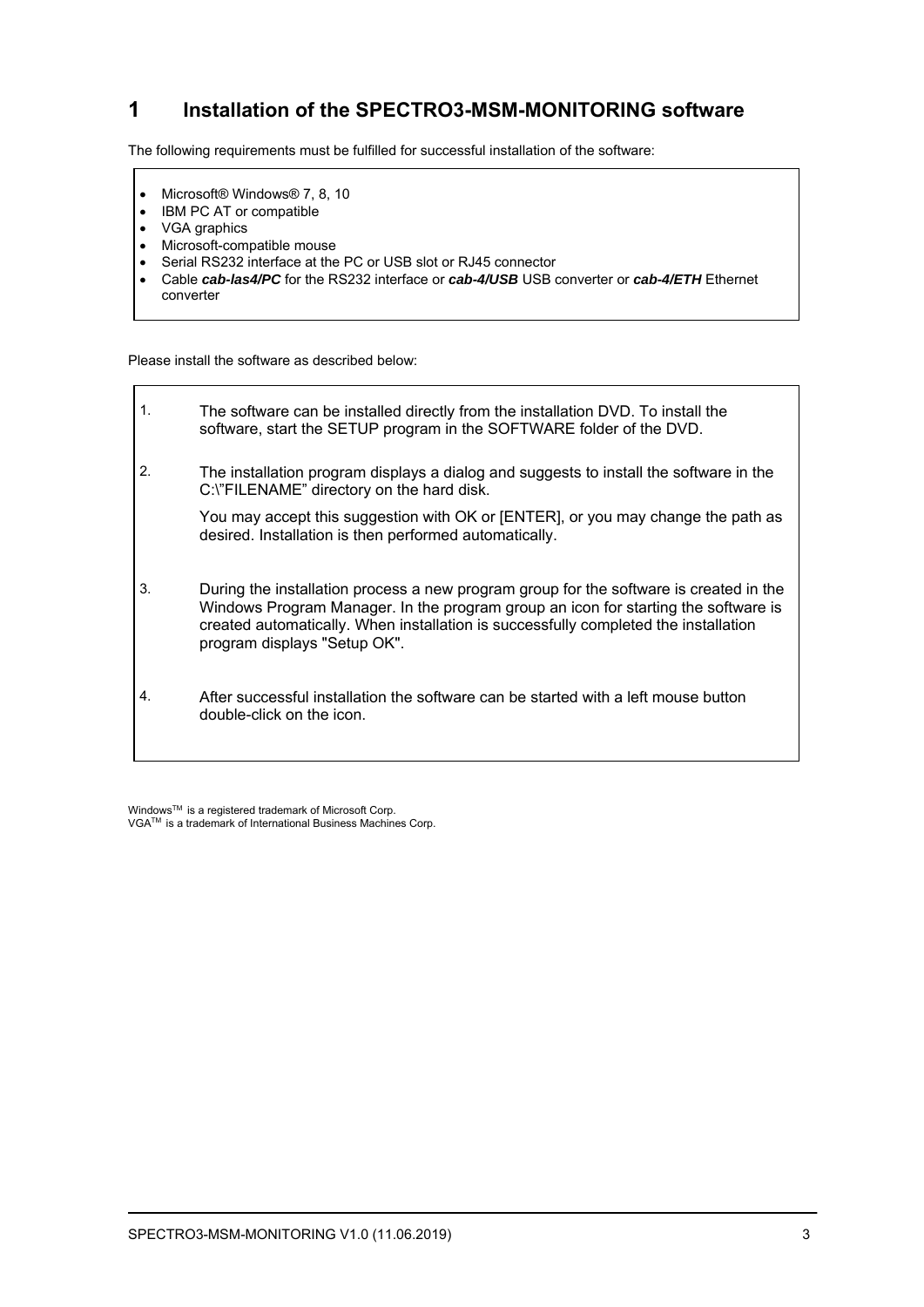# **2 Operation of the SPECTRO3-MSM-MONITORING software**

### **2.1 Software description**

#### **Please read this chapter before you start the process of initialising the software.**

When the **SPECTRO3-MSM-MONITORING** software is started, the following window appears on the Windows user interface. Depending on the settings in the **"Startup Configuration File"**, various elements are displayed.

| SPECTRO3 MSM Monitoring V1.0                                              |              |                                   |             | $\Box$       |
|---------------------------------------------------------------------------|--------------|-----------------------------------|-------------|--------------|
| File Configure Password RunDataRecording Print ViewData Language Version! |              |                                   |             |              |
| $\sqrt{2}$<br>CNT<br>Sensor 1                                             | $\bullet$    | உடு<br>Sensor 2                   | <b>CNT</b>  | $\bullet$    |
| $5.00 -$<br>SV<br>全<br>$2.50 -$                                           | 43.00        | $5.00 -$<br>↟<br>$2.50 -$         | ${\sf SV}$  | 45.55        |
| <b>TOL</b><br>$L^*$ 0.00-                                                 | 0.30         | $L^*$ 0.00-                       | <b>TOL</b>  | 0.50         |
| AV<br>$+2.50-$<br>$\mathsf{d}$                                            | 0.00<br>0.00 | $+2.50-$                          | AV<br>d     | 0.00<br>0.00 |
| $-5.00 -$<br>$5.00 -$<br><b>SV</b>                                        | $-17.50$     | $-5.00 -$<br>$5.00 -$             | <b>SV</b>   | 35.28        |
| $\uparrow$ 2.50-<br><b>TOL</b>                                            | 0.40         | ↟<br>$2.50 -$                     | <b>TOL</b>  | 0.51         |
| $a* 0.00 -$<br>AV<br>$+2.50-$                                             | 0.00         | $a^*$ 0.00-<br>$-2.50-$           | AV          | 0.00         |
| $\mathsf d$<br>$-5.00 -$                                                  | 0.00         | ٠<br>$-5.00 -$                    | d           | 0.00         |
| $+ 5.00$<br><b>SV</b>                                                     | 36.20        | $5.00 -$<br>个                     | SV          | 13.30        |
| $2.50 -$<br><b>TOL</b><br>$b* 0.00 -$                                     | 0.50         | $2.50 -$<br>$b* 0.00 -$           | <b>TOL</b>  | 0.52         |
| <b>AV</b><br>$-2.50 -$                                                    | 0.00         | $-2.50-$                          | AV          | 0.00         |
| d<br>$-5.00 -$<br>$\mathbf{1}$                                            | 0.00         | $-5.00 -$                         | $\mathbf d$ | 0.00         |
| <b>COM PORT</b>                                                           |              | <b>COM PORT</b><br>$\overline{3}$ |             |              |
|                                                                           |              |                                   |             |              |
|                                                                           |              |                                   |             |              |
|                                                                           |              |                                   |             |              |
|                                                                           |              |                                   |             |              |
|                                                                           |              |                                   |             |              |
|                                                                           |              |                                   |             |              |
|                                                                           |              |                                   |             |              |
|                                                                           |              |                                   |             |              |
|                                                                           |              |                                   |             |              |
|                                                                           |              |                                   |             |              |
|                                                                           |              |                                   |             |              |
|                                                                           |              |                                   |             |              |
|                                                                           |              |                                   |             |              |

## **2.1.1 "File" menu**

File Configure Tools Password RunDal

Load Configuration File Save Configuration File Save As Startup Configuration File In the **"File"** menu, configuration files that are set under **"Configure"** can be saved to a file or loaded from a file.

The **"Save As Startup Configuration File"** item defines the currently set parameters as startup parameters, i.e. these parameters will be loaded automatically when the software is started.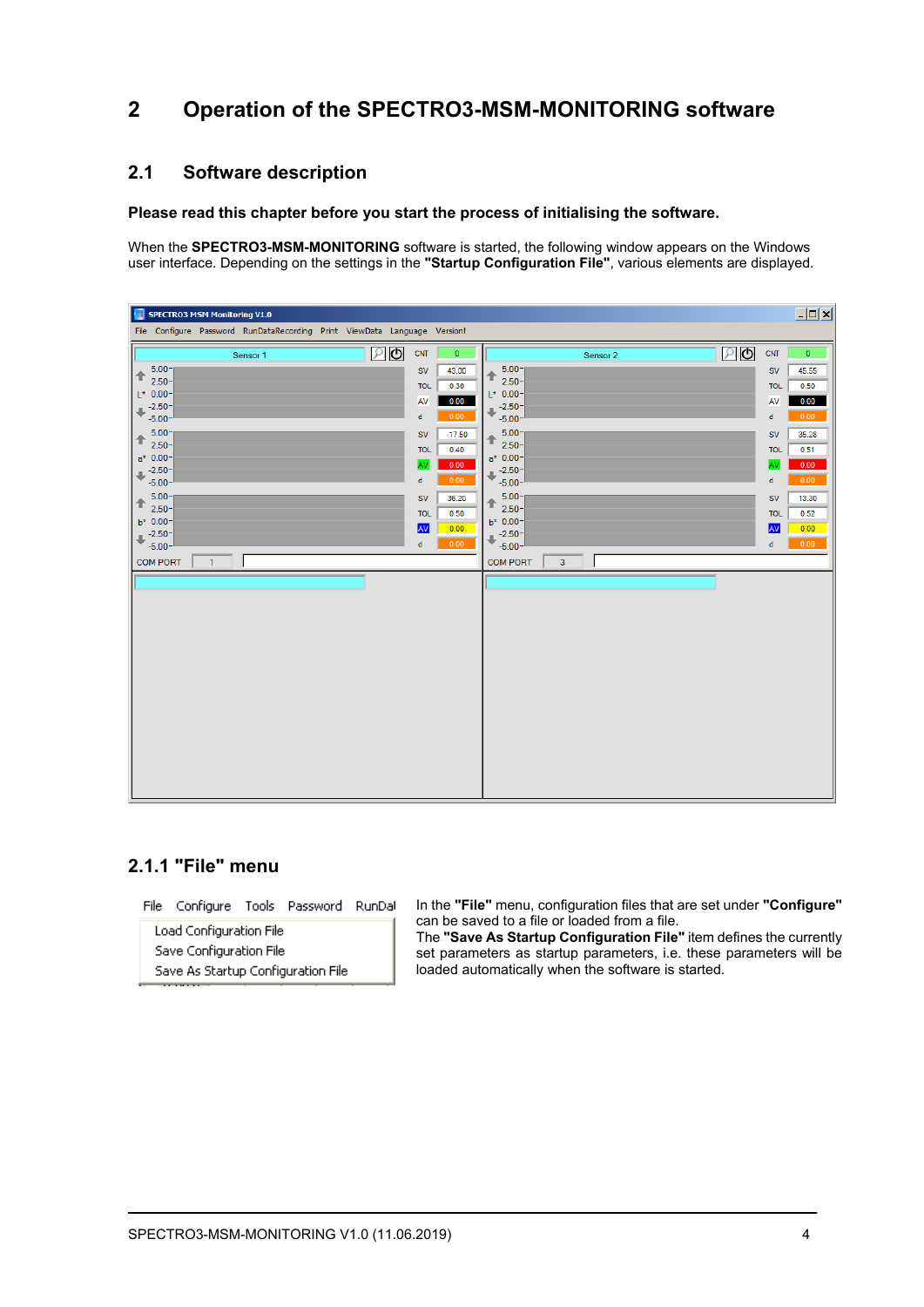# **2.1.2 "Configure" menu**

|                          |  | Configure Tools Password Ru |  |  |
|--------------------------|--|-----------------------------|--|--|
| Set Sensor Configuration |  |                             |  |  |
| Set Product Parameter    |  |                             |  |  |
| Set Output Path          |  |                             |  |  |
| Set Record Mode          |  |                             |  |  |

The **"Configure"** menu can be used for performing certain parameter presettings.

A click on "**Set Sensor Configuration**" opens the following **SENSOR CONFIGURATION PANEL**:

| $\vert x \vert$<br>SENSOR CONFIGURATION PANEL                                  |                                                                                               |  |  |  |  |
|--------------------------------------------------------------------------------|-----------------------------------------------------------------------------------------------|--|--|--|--|
| $\nabla$ ENABLE                                                                | $\nabla$ ENABLE                                                                               |  |  |  |  |
| Sensor 1                                                                       | Sensor 2                                                                                      |  |  |  |  |
| <b>INSERT SENSOR NAME</b>                                                      | <b>INSERT SENSOR NAME</b>                                                                     |  |  |  |  |
| Sensor 1                                                                       | Sensor 2                                                                                      |  |  |  |  |
| <b>F</b> FIXED SETVALUES<br>SELECT COLOR SPACE<br>$L^*$ a <sup>*</sup> $b^*$   | ▾<br><b>F</b> FIXED SETVALUES<br>$L^*$ a* $b^*$<br>SELECT COLOR SPACE                         |  |  |  |  |
| $ 43.00 \t a^* $ -17.50                                                        | 45.55                                                                                         |  |  |  |  |
| 36.20                                                                          | 35.28                                                                                         |  |  |  |  |
| CSC 40.22 CSh                                                                  | 13.30 CSC 37.69 CSh 20.61                                                                     |  |  |  |  |
| $L^{\star}$                                                                    | $b^*$                                                                                         |  |  |  |  |
| $b^*$                                                                          | $\mathbb{L}^{\star}$                                                                          |  |  |  |  |
| $-1.00$                                                                        | $a^*$                                                                                         |  |  |  |  |
| 0.40                                                                           | 0.52                                                                                          |  |  |  |  |
| 0.60                                                                           | 0.54                                                                                          |  |  |  |  |
| TOL 0.30                                                                       | TOL 0.50                                                                                      |  |  |  |  |
| 0.50                                                                           | 0.51                                                                                          |  |  |  |  |
| 0.70                                                                           | 0.53                                                                                          |  |  |  |  |
| BAUD 115200 ▼<br><b>COM PORT</b><br><b>SELECT CONNECTION</b><br>$\overline{1}$ | $115200$ $\blacktriangledown$<br><b>COM PORT</b><br>$3 -$<br><b>BAUD</b><br>SELECT CONNECTION |  |  |  |  |
| $\Gamma$ ENABLE                                                                | $\Gamma$ ENABLE                                                                               |  |  |  |  |
| Sensor 3                                                                       | Sensor 4                                                                                      |  |  |  |  |
|                                                                                |                                                                                               |  |  |  |  |
| $\Gamma$ ENABLE                                                                | $\Gamma$ ENABLE                                                                               |  |  |  |  |
| Sensor 5                                                                       | Sensor 6                                                                                      |  |  |  |  |
| $\Gamma$ ENABLE                                                                | $\Gamma$ ENABLE                                                                               |  |  |  |  |
| Sensor 7                                                                       | Sensor 8                                                                                      |  |  |  |  |

If data should be recorded from a sensor, the sensor must be activated with **"ENABLE"**.

In the **"INSERT SENSOR NAME"** field a name can be assigned to the sensor. This name will then be displayed in the main window, saved in the output file, and will also be printed.

A display in the main window shows the current color space coordinates (in this example L\*a\*b\*) as well as chroma C\* and hue angle h\*.

The reference values (setpoint values) **Setvalue L\*, a\*, b\*, C\*, h\*** as well as the respective tolerances are specified in the **SENSOR CONFIGURATON PANEL**. If the **FIXED SETVALUES** checkbox is activated, these values are fixed and cannot be changed in the main window. If **FIXED SETVALUES** is not activated, the user is allowed to change these values in the main window during data recording.

The interface between a sensor and the PC is specified under **"SELECT CONNECTION"**.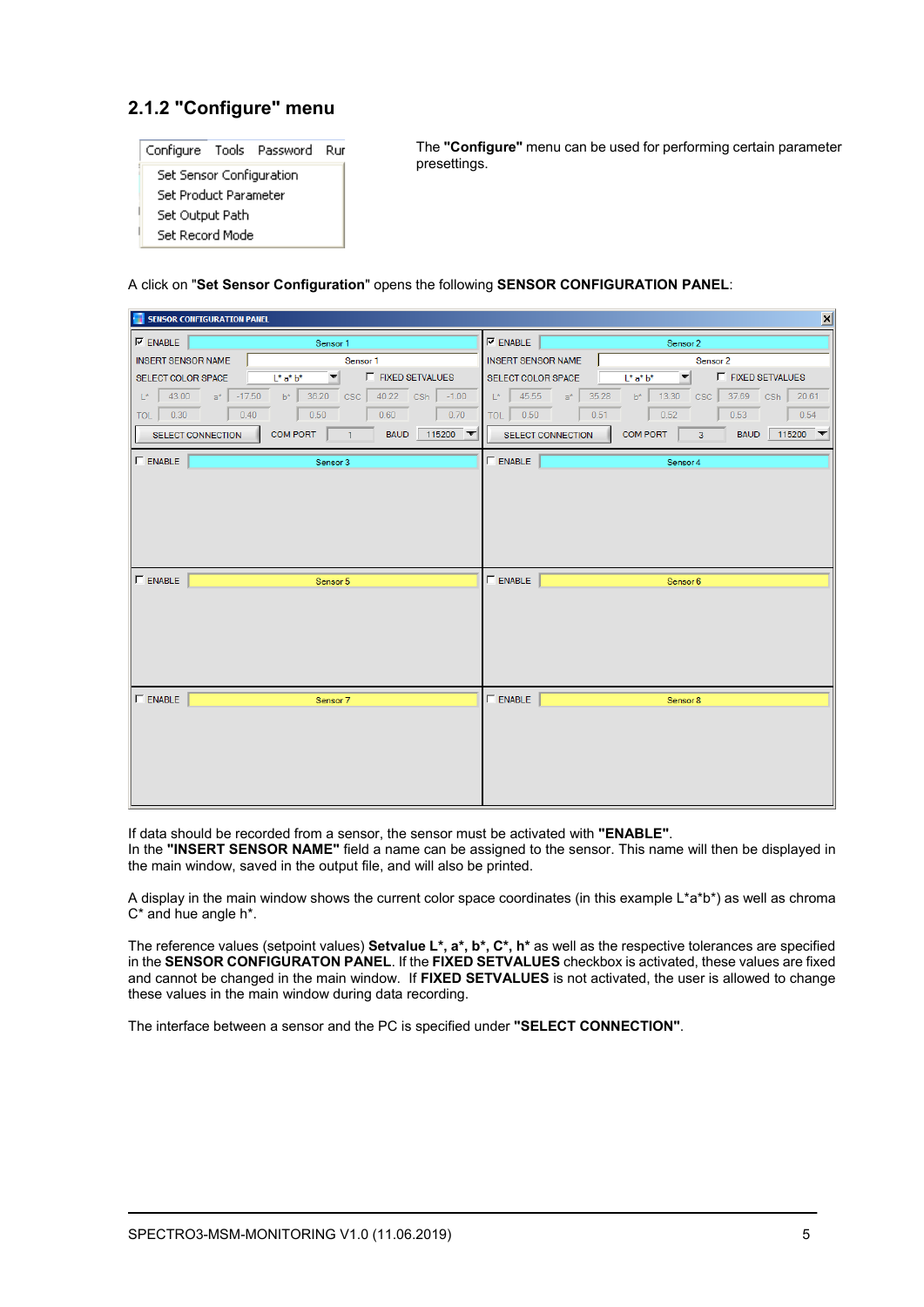#### A click on **"Set Product Parameter"** opens the **PRODUCT PARAMETER CONFIGURATION PANEL**:

| PRODUCT PARAMETER CONFIGURATION PANEL                                                                                  |                        |  |  |
|------------------------------------------------------------------------------------------------------------------------|------------------------|--|--|
| ENABLE AND SELECT PRODUCT PARAMETERS, WHICH ARE FIX AND<br>MUST BE STORED IN THE OUTPUT FILE AND PRINTED AT THE REPORT |                        |  |  |
| I⊽: ENABLE PRODUCT PARAMETER 1                                                                                         | Example Machine Number |  |  |
| <b>ENABLE PRODUCT PARAMETER 2</b><br>⊽                                                                                 | Example Plant          |  |  |
| <b>ENABLE PRODUCT PARAMETER 3</b>                                                                                      |                        |  |  |
| <b>ENABLE PRODUCT PARAMETER 4</b>                                                                                      |                        |  |  |
| <b>ENABLE PRODUCT PARAMETER 5</b>                                                                                      |                        |  |  |
|                                                                                                                        |                        |  |  |
| ENABLE AND SELECT PRODUCT PARAMETERS, WHICH MUST BE ENTERED<br>BY THE MACHINE OPERATOR WHEN THE MEASUREMENT STARTS     |                        |  |  |
| <b>V</b> ENABLE PRODUCT PARAMETER 6                                                                                    | Example Product Number |  |  |
| <b>ENABLE PRODUCT PARAMETER 7</b><br>⊽                                                                                 | Example Order Number   |  |  |
| <b>ENABLE PRODUCT PARAMETER 8</b><br>⊽                                                                                 | Example Operator       |  |  |
| <b>ENABLE PRODUCT PARAMETER 9</b><br>⊽                                                                                 | Example Appendix       |  |  |
| ENABLE PRODUCT PARAMETER 10                                                                                            |                        |  |  |

There are 5 parameters that can be individually entered. All these data are fixed and are, if they are enabled, saved in the file and printed in the report. Parameters 6 to 10, if they are enabled, must be entered by the operator after pressing **"Start"**. These data also are saved in the file and printed.

**Attention! The characters / \ : . \* ? " < > | must not be used.**

| ※ Insert Product Parameter |
|----------------------------|
| Example Product Number     |
|                            |
|                            |
|                            |
|                            |

#### Example:

**"ENABLE PRODUCT PARAMETER 6"** is activated and is assigned the input of **"Example Product Number"**. When **"RunDataRecording"** and **"Start"** is pressed, a window will appear prompting the operator to enter a Product Number.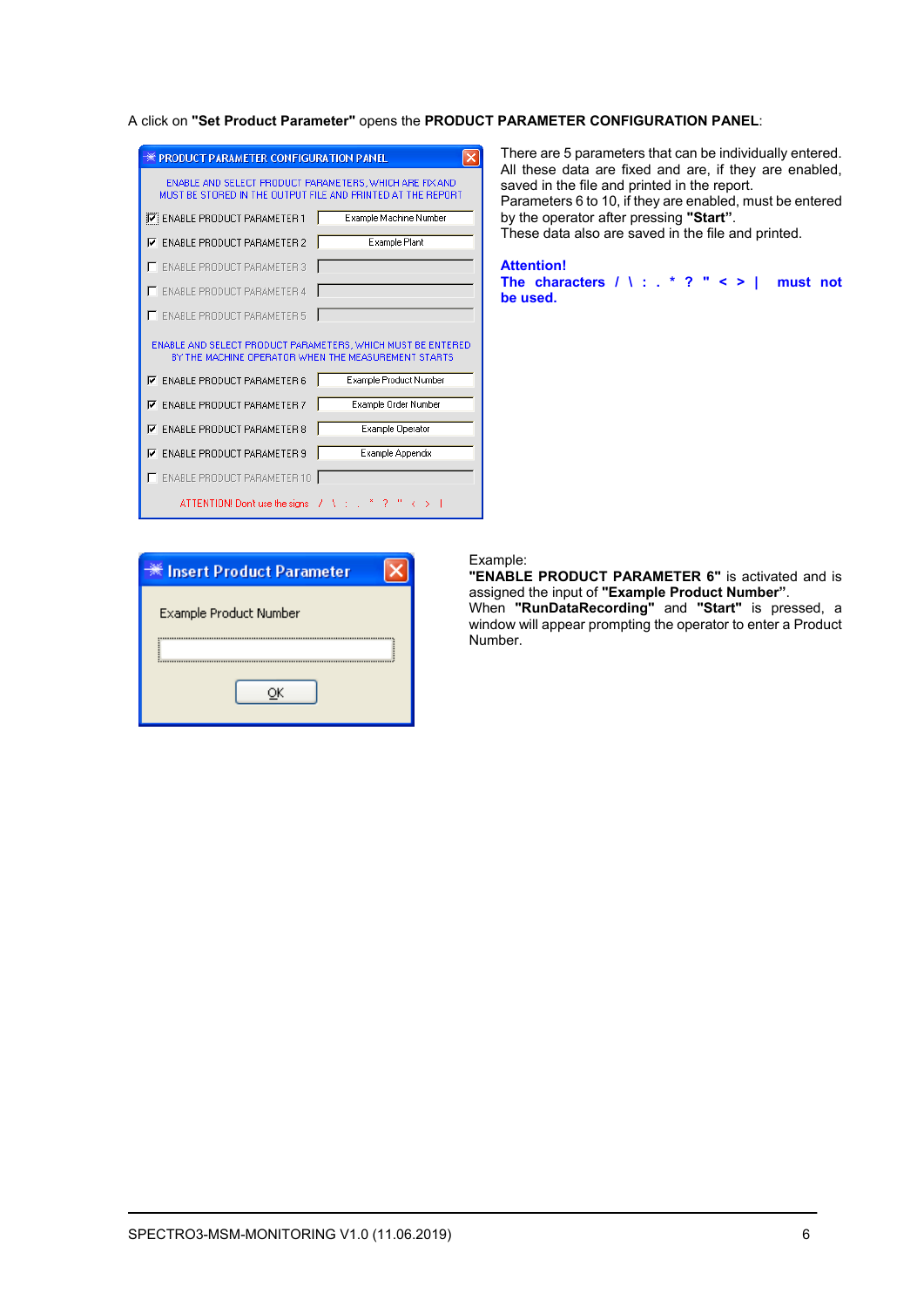#### A click on **"Set Output Path"** opens the **OUTPUT FILE CONFIGURATION PANEL**:

 $\vert x \vert$ 

| <b>OUTPUT FILE CONFIGURATION PANEL</b>                                 |                              |  |  |  |  |
|------------------------------------------------------------------------|------------------------------|--|--|--|--|
| SELECT HOW TO CREATE THE OUTPUT FILENAME<br>$\nabla$ SAVE DATA TO FILE |                              |  |  |  |  |
| d:\Mist<br><b>Output Directory</b>                                     |                              |  |  |  |  |
| SELECT A FILE EXTENSION xxx.                                           | dat                          |  |  |  |  |
| <b>F</b> OPERATOR CREATES FILENAME MANUALLY                            |                              |  |  |  |  |
| $\nabla$ CREATE FILENAME AUTOMATICALLY WITH:                           |                              |  |  |  |  |
| $\nabla$ PRODUCT PARAMETER 1                                           | <b>F</b> PRODUCT PARAMETER 6 |  |  |  |  |
| <b>F</b> PRODUCT PARAMETER 2                                           | <b>F</b> PRODUCT PARAMETER 7 |  |  |  |  |
| <b>F</b> PRODUCT PARAMETER 3                                           | PRODUCT PARAMETER 8          |  |  |  |  |
| <b>F</b> PRODUCT PARAMETER 4                                           | <b>F</b> PRODUCT PARAMETER 9 |  |  |  |  |
| <b>F</b> PRODUCT PARAMETER 5                                           | <b>F</b> PRODUCT PARAMETER   |  |  |  |  |
| SELECT DATA WHICH SHOULD BE SAVED TO FILE                              |                              |  |  |  |  |
| $\nabla$ csx                                                           |                              |  |  |  |  |
| $\nabla$ CSY                                                           |                              |  |  |  |  |
| $\nabla$ CSI                                                           |                              |  |  |  |  |
| $\nabla$ delta CSX                                                     |                              |  |  |  |  |
| $\nabla$ delta CSY                                                     |                              |  |  |  |  |
| $\nabla$ delta CSI                                                     |                              |  |  |  |  |
|                                                                        |                              |  |  |  |  |
|                                                                        |                              |  |  |  |  |
|                                                                        |                              |  |  |  |  |

This window is used for defining the output file.

"**SAVE DATA TO FILE"** determines whether the data should be stored to a file, or whether they should be visualized only. If "**SAVE DATA TO FILE"** is not enabled, all setting possibilities will be faded out.

If **"OPERATOR CREATES FILENAME MANUALLY"** is activated, the software, after the operated presses "**Start"**, prompts the operator to define an output file.

If **"CREATE FILENAME AUTOMATICALLY"** is activated, the software automatically creates the output file.

The output path is determined with **"Output Directory"**. The file name comprises the activated **"PRODUCT PARAMETER"**, the sensor name and the extension defined under **"SELECT A FILE EXTENSION"**.

Under "**SELECT DATA WHICH SHOULD BE SAVED TO FILE"** that data are selected, which should be stored.

#### **INFO!**

If the output file should be opened with Microsoft EXCEL, the regional settings in Windows should first be set to an Anglo-American country (Great Britain, U.S.A., ...). The reason for this is that EXCEL interprets a number with comma as a date information. If the file is saved in Anglo-American mode and the regional settings are then set back to your respective country, EXCEL will recognise a number with comma correctly. If the file is saved in the Anglo-American mode, and if the regional settings are then set back to the respective country, EXCEL recognises the gloss factor as a floating point number.

The following steps must be performed to change to an Anglo-American language:

Start  $\rightarrow$  Settings  $\rightarrow$  Control Panel  $\rightarrow$  Regional and Language Settings

An Anglo-American language can then be selected in the "Regional Settings" tab.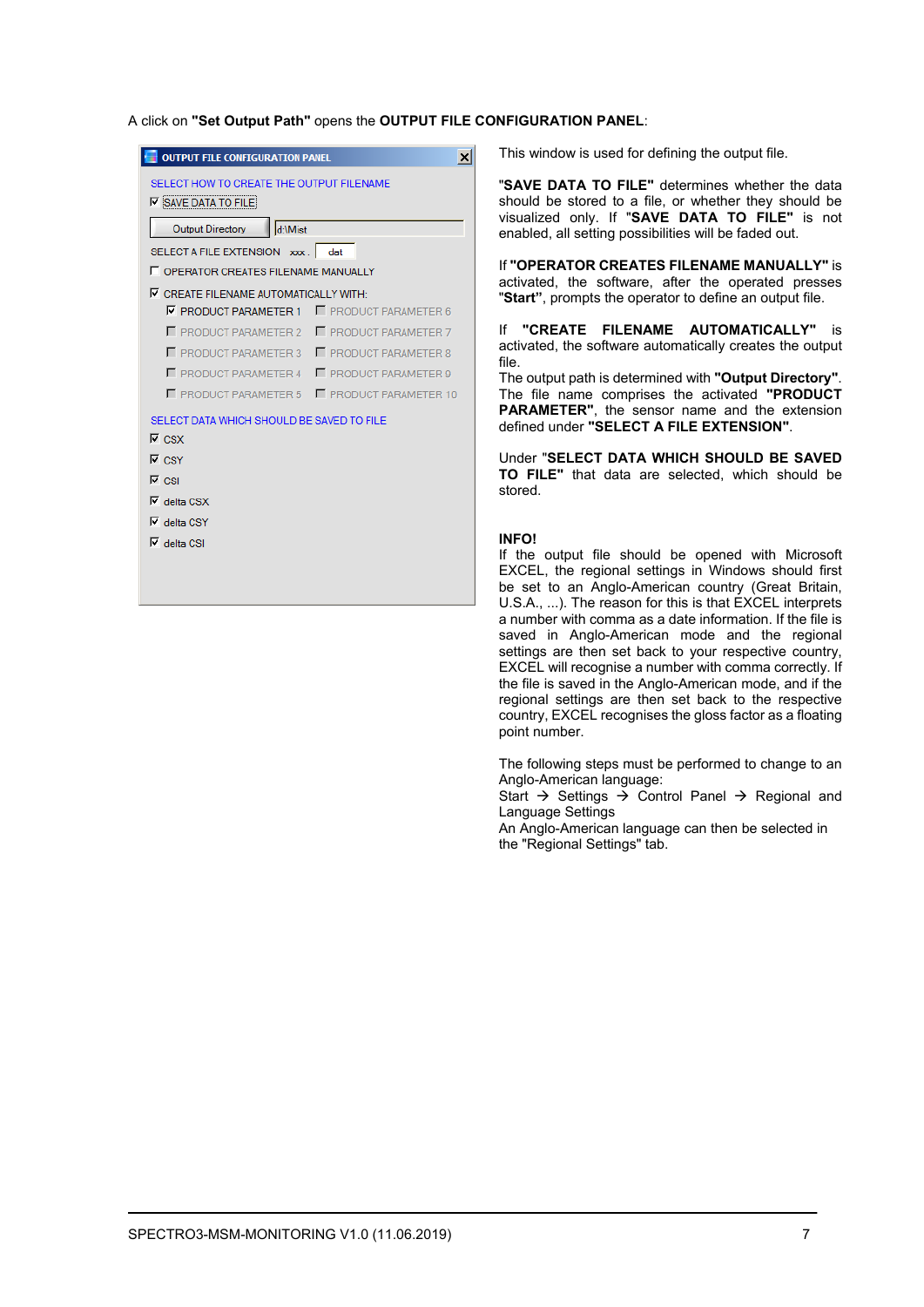#### A click on **"Select Record Mode"** opens the **RECORDER CONFIGURATION PANEL**:

| <b>** RECORDER CONFIGURATION PANEL</b>        |
|-----------------------------------------------|
| SELECT THE BECOBD MODE                        |
| <b>SELECT DATA RECORDING</b><br>ALITO LIMITED |
| RECORD-TIME INTERVAL IN SECONDS               |
| VALUES TO BE RECORDED (MAX 50 000)<br>1000    |

This window is used for determining the data recording mode.

With **"AUTO LIMITED"**, an adjustable number of data is recorded after an adjustable time interval.

With **"AUTO UNLIMITED"** data are recorded after an adjustable time interval until recording is stopped by pressing "Stop".

With **"AUTO TRIGGERED"** the sensor automatically sends data which are then recorded and saved.

#### **Attention!**

**For using the "AUTO TRIGGERED" function the sensor must operate in one of the trigger modes, because data only are sent when the trigger condition drops (cf. instruction manual SPECTRO3-MSM-… Scope).**

| Password | RunDataRecording                     | Print | Vir |
|----------|--------------------------------------|-------|-----|
|          | Activate Password Protection         |       |     |
|          | Deactivate Password Protection       |       |     |
|          | Change Password                      |       |     |
|          |                                      |       |     |
|          | <b>EXECUTANGE PASSWORD PANEL</b>     |       |     |
|          | <b>CHANGE PASSWORD</b>               |       |     |
|          | ENTER PASSWORD                       |       |     |
|          | NEW PASSWORD                         |       |     |
|          | CONFIRM PASSWORD                     |       |     |
|          | <b>IT ENABLE PASSWORD PROTECTION</b> |       |     |
|          | SAVE CHONGES                         |       |     |
|          |                                      |       |     |

## **2.1.3 "Password" menu**

The **"File"** and **"Configure"** items can be protected by a password. Password protection can be enabled and disabled. The default password is: 0000000000 (in words: 10 zeroes). The password can be individually changed.

When password protection is enabled, the menu items **"File"** and **"Configuration"** only can be accessed after pressing **"Deactivate Password Protection"** and entering the correct password.

**Attention!** 

**Password protection must be activated again with "Activate Password Protection".**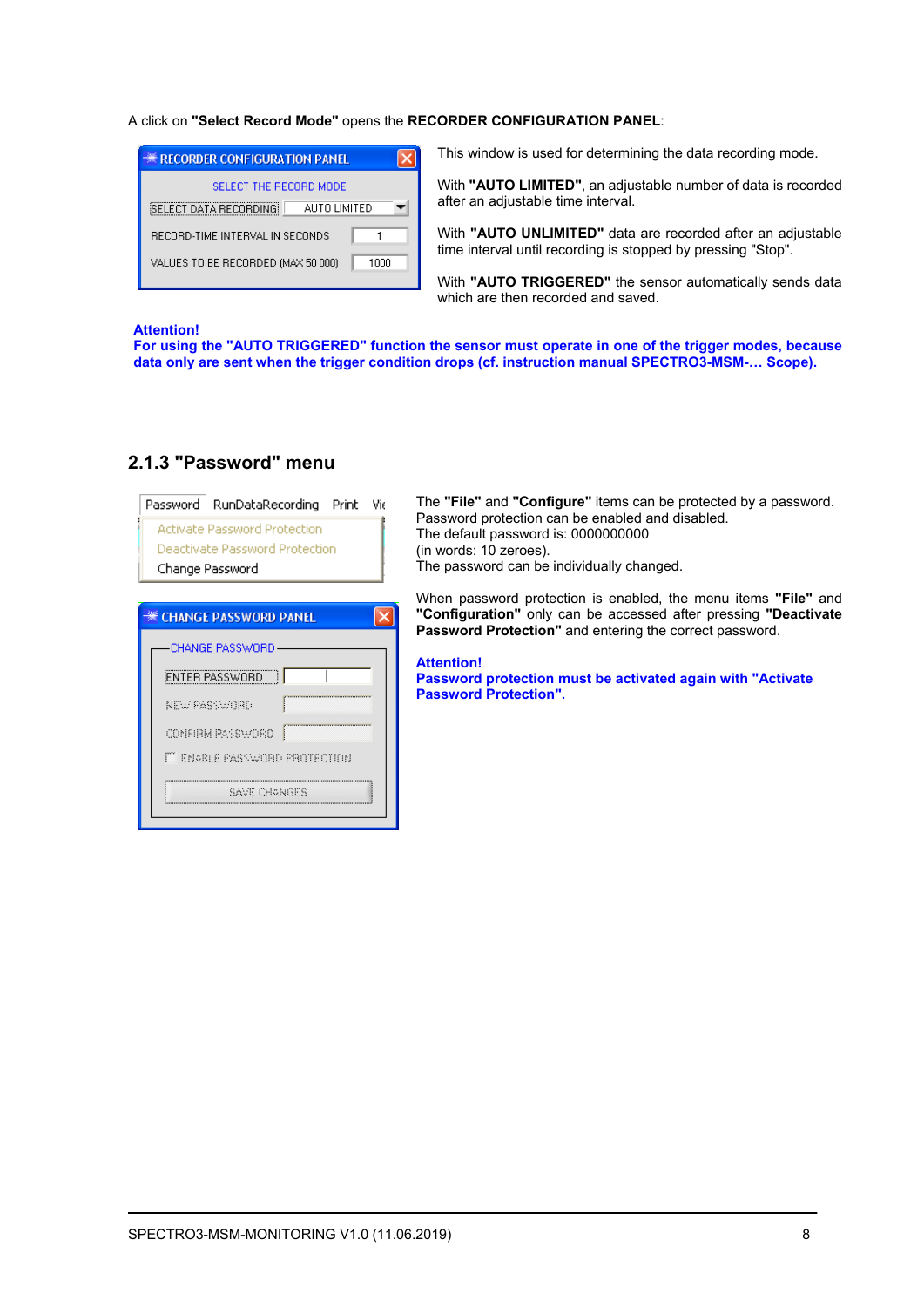# **2.1.4 "RunDataRecording" menu**

| RunDataRecording |  |
|------------------|--|
|                  |  |

Start Parice Continue

Stop

In this menu item data recording can be started with **"Start"** and stopped with **"Stop"**. Data recording furthermore can be paused with **"Pause"** and then continue again with **"Continue"**.

When **"Start"** is pressed, the product parameters 6 to 10 that are enabled in **"Set Product Parameter"** must be entered.

If **OPERATOR CREATES FILENAME MANUALLY** is activated under **"Set Output Path"**, the operator will be prompted to specify a file.



The data selected in the **OUTPUT FILE CONFIGURATION PANEL** and the respective **d** values are immediately saved in the correspondingly created file, if this is activated.

The total number of recorded values is shown in the **CNT** display.

The **SETVALUES (SV)** specified in the **SENSOR CONFIGURATION PANEL** are displayed beside the graphs. The **AV** display shows the currently recorded value (actual value).

The **d** display shows the deviation of the actual value from the setpoint value. This deviation in addition is visualised in the graph whose background turns red if d exceeds the set tolerance.

If **FIXED SETVALUES** in the **SENSOR CONFIGURATION PANEL** is deactivated, the **SETVALUES** function elements have a white background, and with a right-click on one of the function elements the actual values that are shown in the displays can be directly accepted as **SETVALUES**. The values can be directly edited by double-clicking with the left mouse button or by pressing F2.



The Y-axis of the graph can be scaled by clicking on the arrows.

の

A click on the **RESET** button sets the graphs in all three tabs to zero.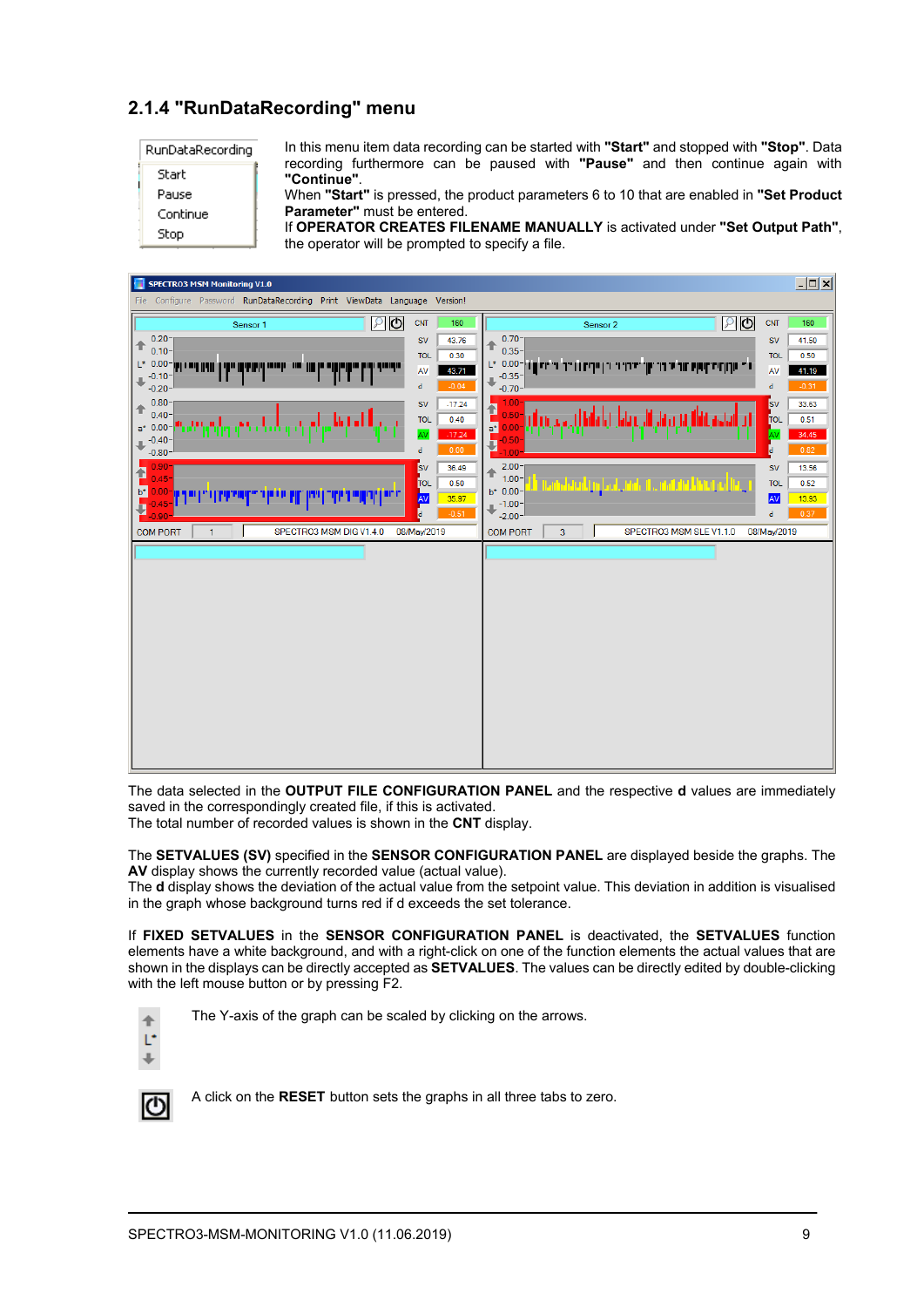

A click on the magnifier icon opens a panel with a magnified view of the respective sensor window. In this window chroma **C\*** and **h\*** are also displayed.

**C\*** and **h\*** are calculated on the PC interface and are only displayed if **L\* a\* b\*, L\* u\* v\*** or **L\* C\* h\*** is selected in the **SENSOR CONFIGURATION PANEL**.



### **ATTENTION!**

For memory space reasons only the last 100 values are displayed in the graphs. The output file, however, contains all the values and can be opened in the **"ViewData" menu**.